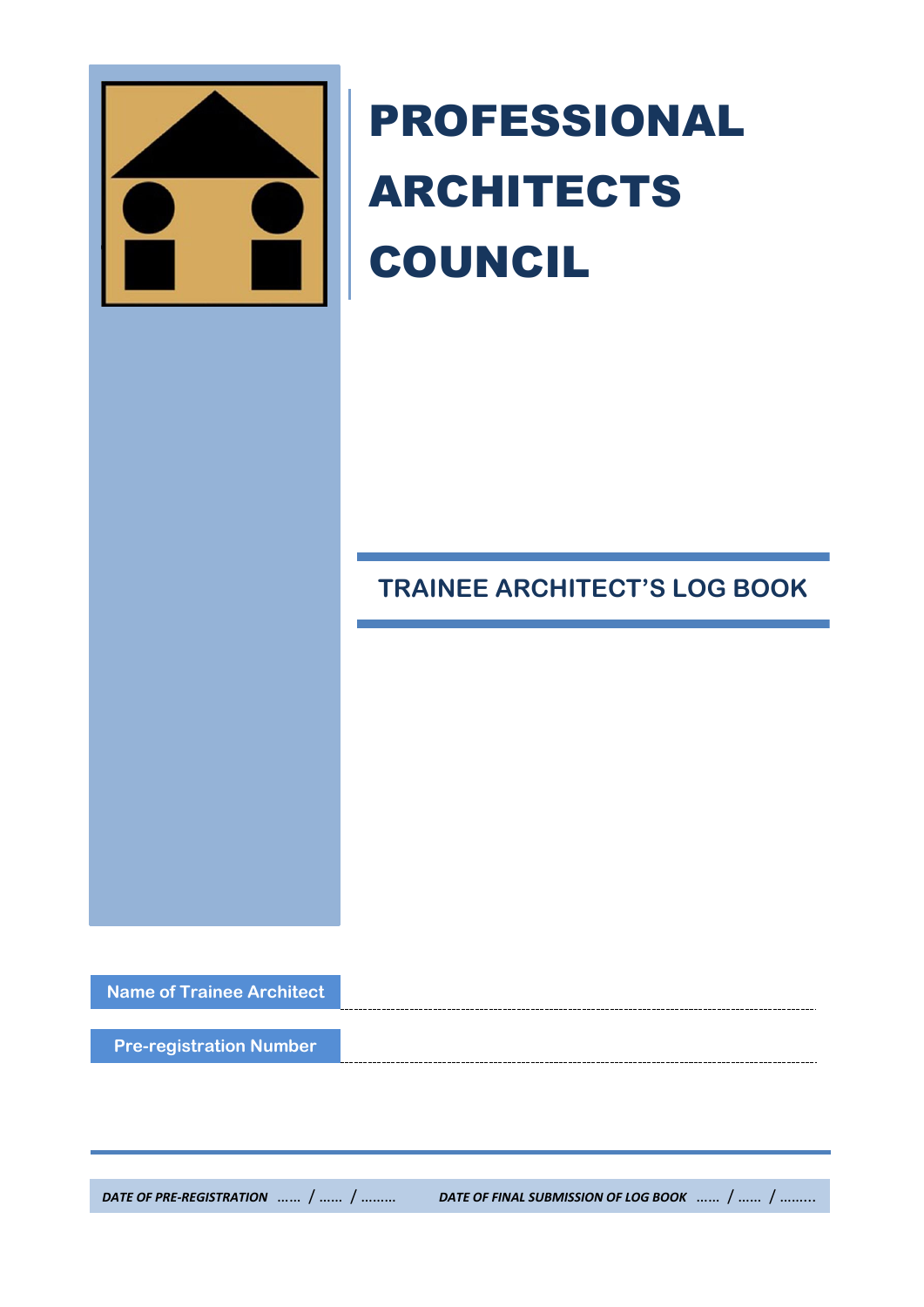## **CONTENT**

1. GENERAL NOTES

- 2. WORK STAGES AND DESCRIPTION OF TASKS
- 3. PROFESSIONAL TRAINING EXPERIENCE RECORD
- 4. TRAINING MENTOR'S APPRAISAL
- 5. PROJECT DETAILS
- 6. WORK STAGES
- 7. CURRICULUM VITAE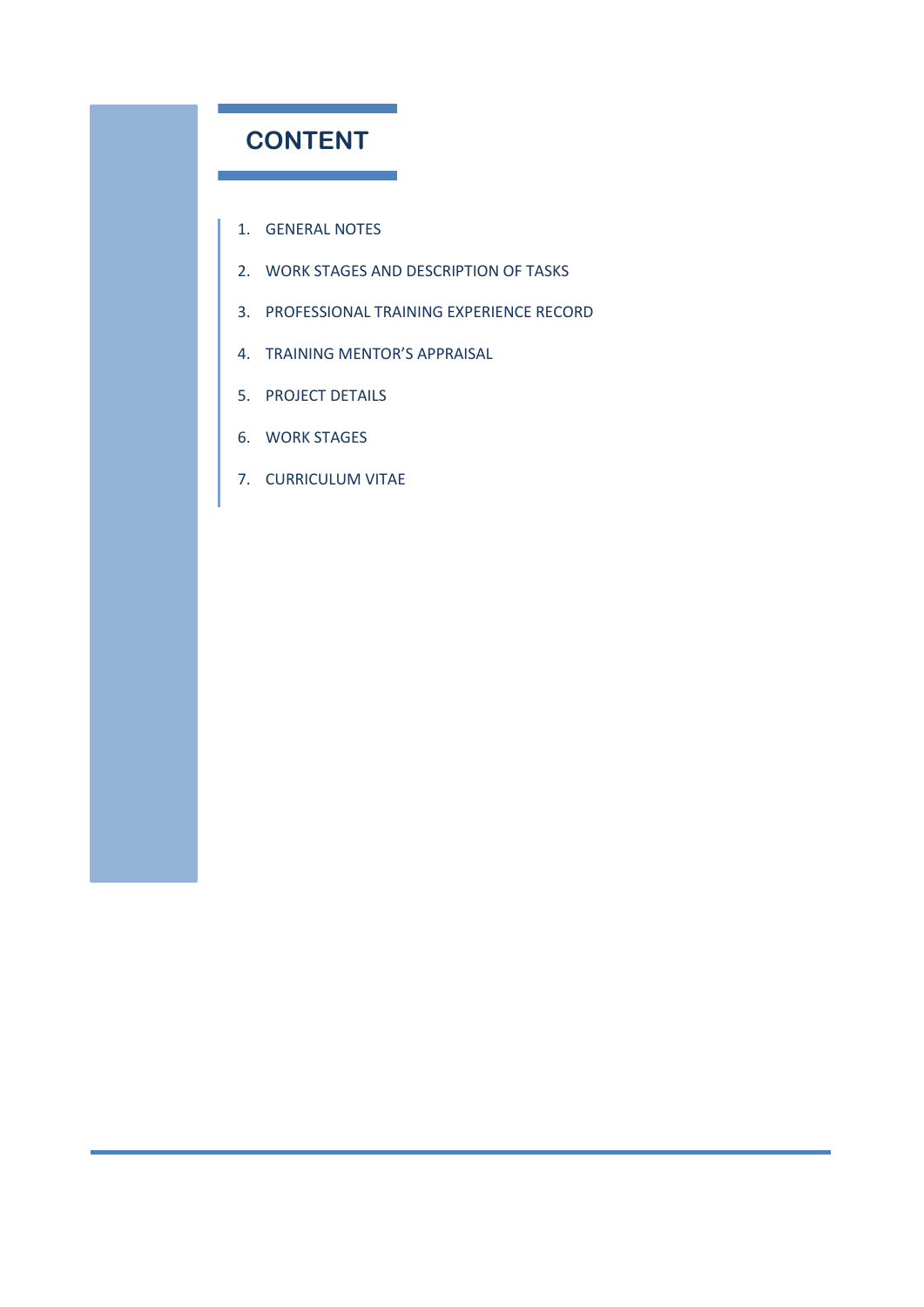## **GENERAL NOTES**

- 1. The Trainee Architect (TA) shall conduct a professional training at any of the approved Placement Provider (PP) as provided by the PAC Council.
- 2. The PP could be a Mauritius based private architectural firm or the Ministry of Public Infrastructure or any other institution as may be approved by the Council.
- 3. The work placement shall be supervised by a Training Mentor (TM), who must be a Professional Architect with at least 10 yr post-registration experience(PA).
- 4. The TA may also conduct a work placement under the direct supervision of a freelance PA.
- 5. The duration of the work placement shall be of 24 months.
- 6. The TA may work for 24 consecutive months in the same firm /under the supervision of the same PA. However, the TA is allowed to conduct his/her training in different firms or under the direct supervision of different PAs. In such case, the minimum duration of the training period shall be of 6 consecutive months or 2 semesters (SR) which shall consist of a minimum of 120 working days or 900 working hours.
- 7. During one SR, the TA should perform at least 350 hours of active participatory work and the rest as observer.
- 8. The TA must be involved at 80% as participant and 20% as observer on the overall work placement(s).
- 9. Prior to starting the training, the TM must provide an indicative list of projects and tasks that shall be entrusted to the TA.
- 10. The PP/TM must ensure that the TA works on different types of projects with varying complexity and on various work stages as per annex. The TA must work on at least 1 project of each class.
- **11.** Mandatory Minimum Salary as at Jan 2018 : **Rs 30,000.00**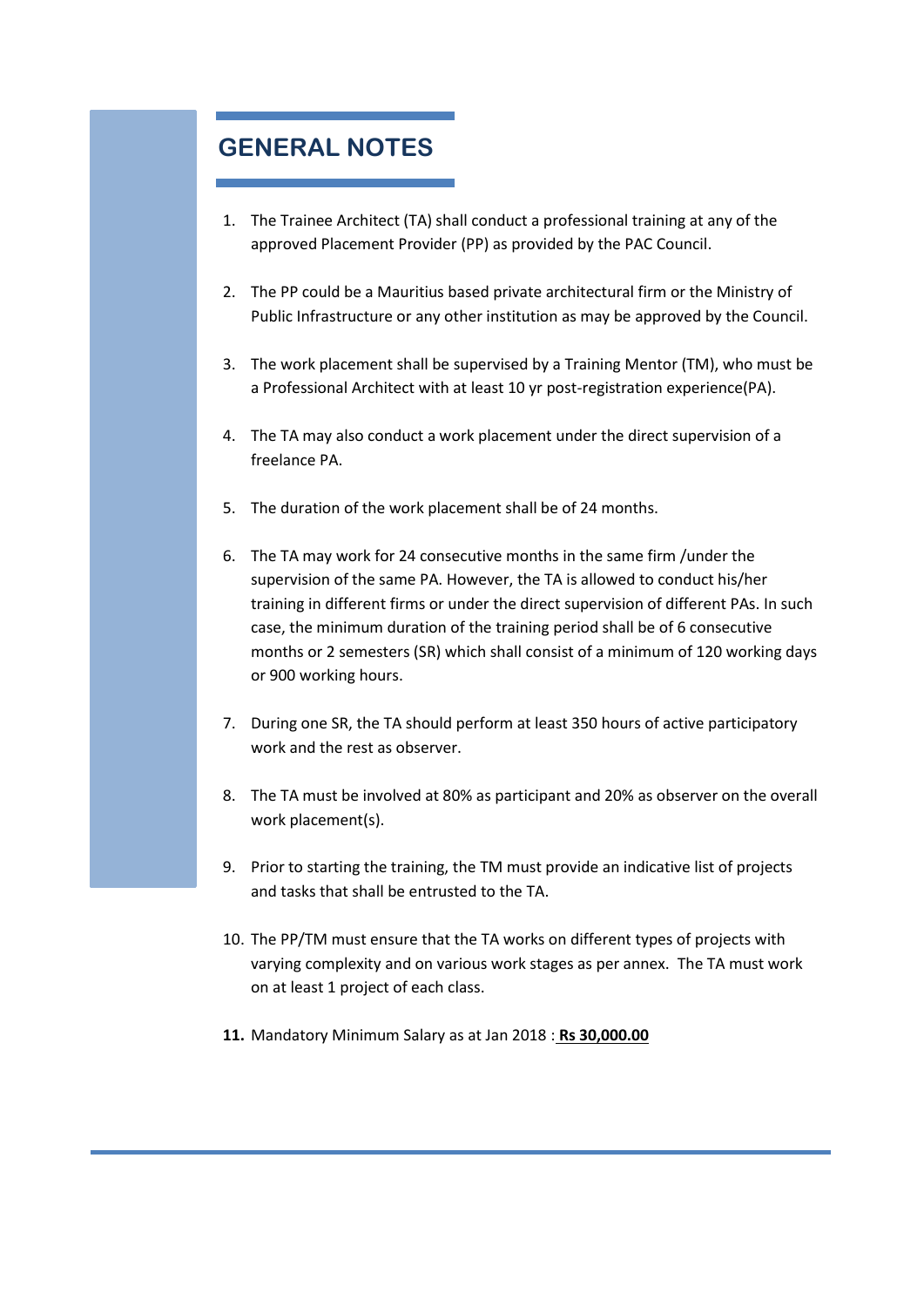## **WORK STAGES & DESCRIPTION OF KEY TASKS**

*The Trainee Architect must demonstrate to have acquired adequate experience and knowledge both as participant and observer at all work stages.*

#### **PREPARATION**

#### **A Appraisal**

Identification of client's needs and objectives, business case and possible constraints on development.

#### **B Design Brief**

- Development of initial statement of requirements into the Design Brief by or on behalf of the client confirming key requirements and constraints. Identification of procurement method, procedures, organizational structure and range of consultants and others to be engaged for the project.

#### **DESIGN**

#### **C Concept**

- Implementation of Design Brief and preparation of additional data.
- Preparation of Concept Design including outline proposals for structural and building services systems, outline specifications and preliminary cost plan.

#### **D Design Development**

- Development of concept design to include structural and building services systems, updated outline specifications and cost plan.
- Completion of Project Brief.

#### **E Technical Design**

Preparation of technical design(s) and specifications, sufficient to co-ordinate components and elements of the project and information for statutory standards and construction safety

#### **BUILDING PERMIT & OTHER STATUTORY APPROVALS**

- **F Application for statutory approvals**
- Preparation of further information for the application of Building Permit, and any other applicable statutory permission.

#### **PRE-CONSTRUCTION**

#### **G Production Information**

- Preparation of production information in sufficient detail to enable a tender or tenders to be obtained.
- Preparation of further information for construction required under the building contract.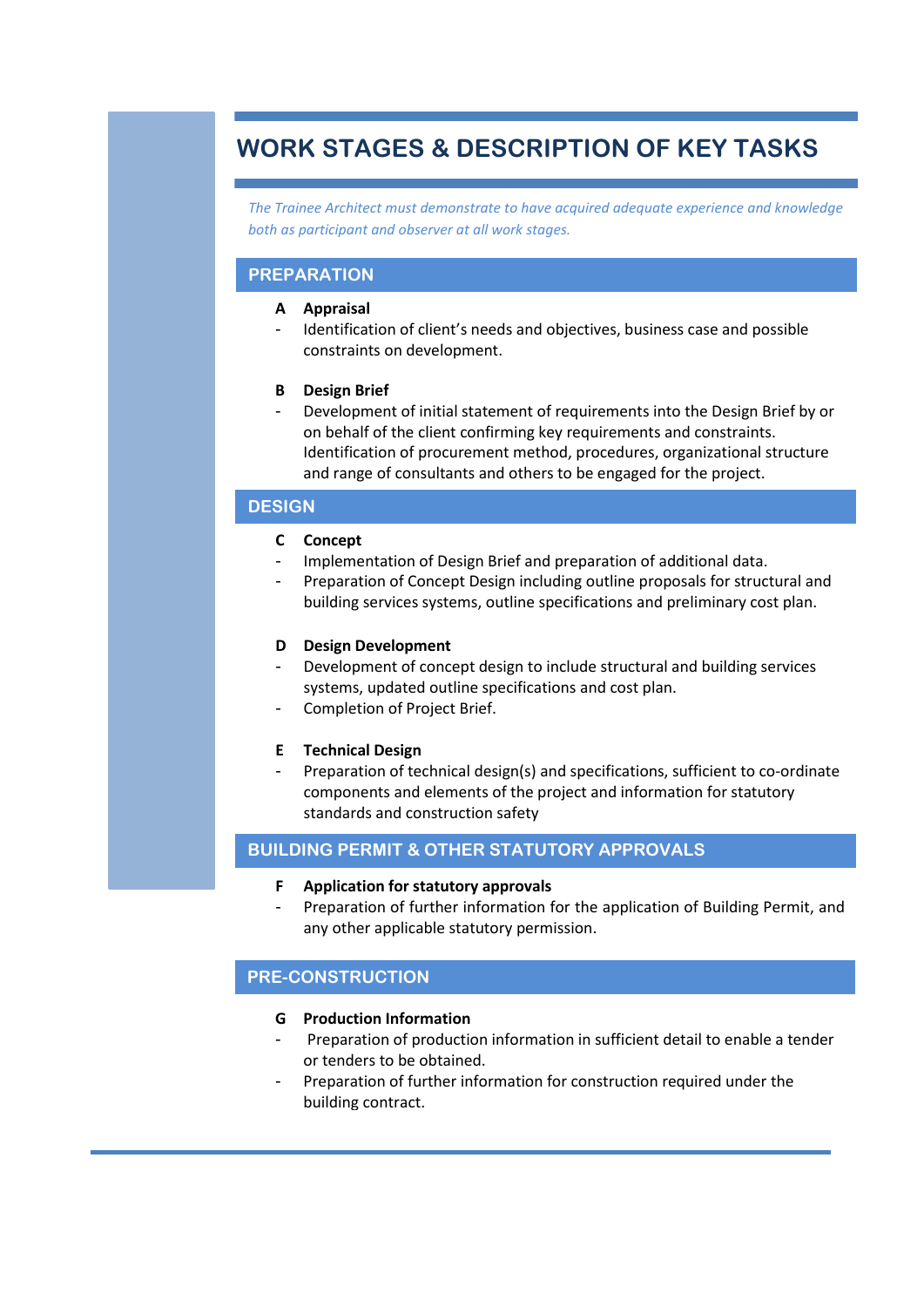#### **H Tender Documentation**

- Preparation and/or collation of tender documentation in sufficient detail to enable a tender or tenders to be obtained for the project.

#### **I Tender Action**

- Identification and evaluation of potential contractors and/or specialists for the project.
- Obtaining and appraising tenders; submission of recommendations to the client.

#### **CONSTRUCTION**

#### **J Mobilisation**

- Project Planning.
- Letting the building contract, appointing the contractor.
- Issuing of information to the contractor.
- Arranging site hand over to the contractor.

#### **K Construction to Taking Over**

- Administration of the building contract to Practical Completion.
- Provision to the contractor of further Information as and when reasonably required.
- Review of information provided by contractors and specialists.

#### **USE**

#### **L Post Taking Over**

- Administration of the building contract after Practical Completion and making final inspections.
- Assisting building user during initial occupation period.
- Review of project performance in use.
- Snags during DNP

#### **CLOSING OF PROJECT**

#### **M Post Performance Certificate**

- Issue performance certificate
- Issue final payment certificate
- Assess client satisfaction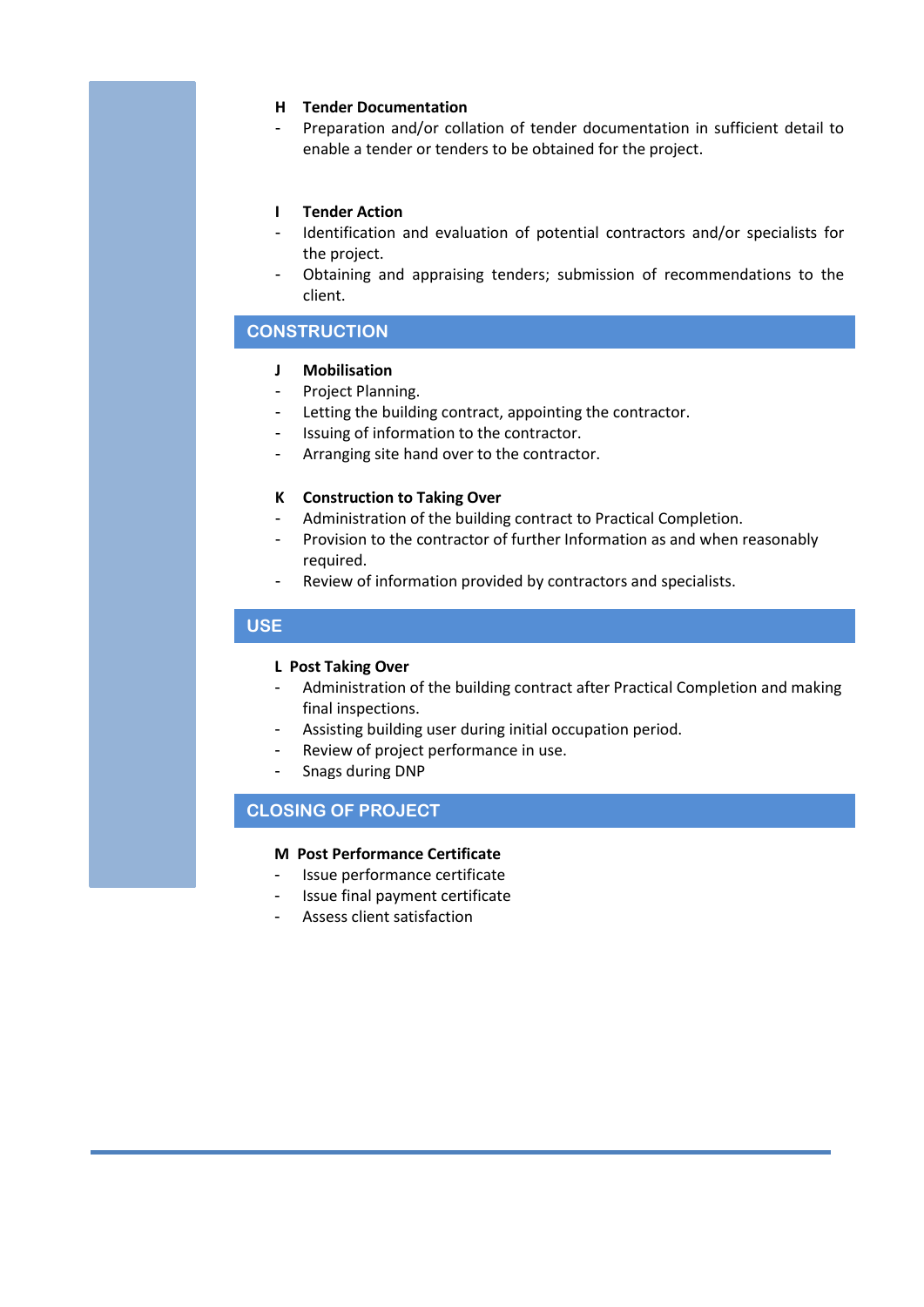# **PROFESSIONAL TRAINING EXPERIENCE RECORD**

#### **WORK PLACEMENT SEMESTER MONITORING REPORT**

| <b>Name of Trainee Architect</b> |                |
|----------------------------------|----------------|
| <b>Semester Period</b>           |                |
| <b>Placement Provider</b>        |                |
| <b>Name of Training Mentor</b>   |                |
| <b>Trainee Architect</b>         |                |
|                                  | <b>Address</b> |
| <b>Home Telephone / Mobile</b>   |                |
|                                  | Fax            |
|                                  |                |
|                                  | <b>Email</b>   |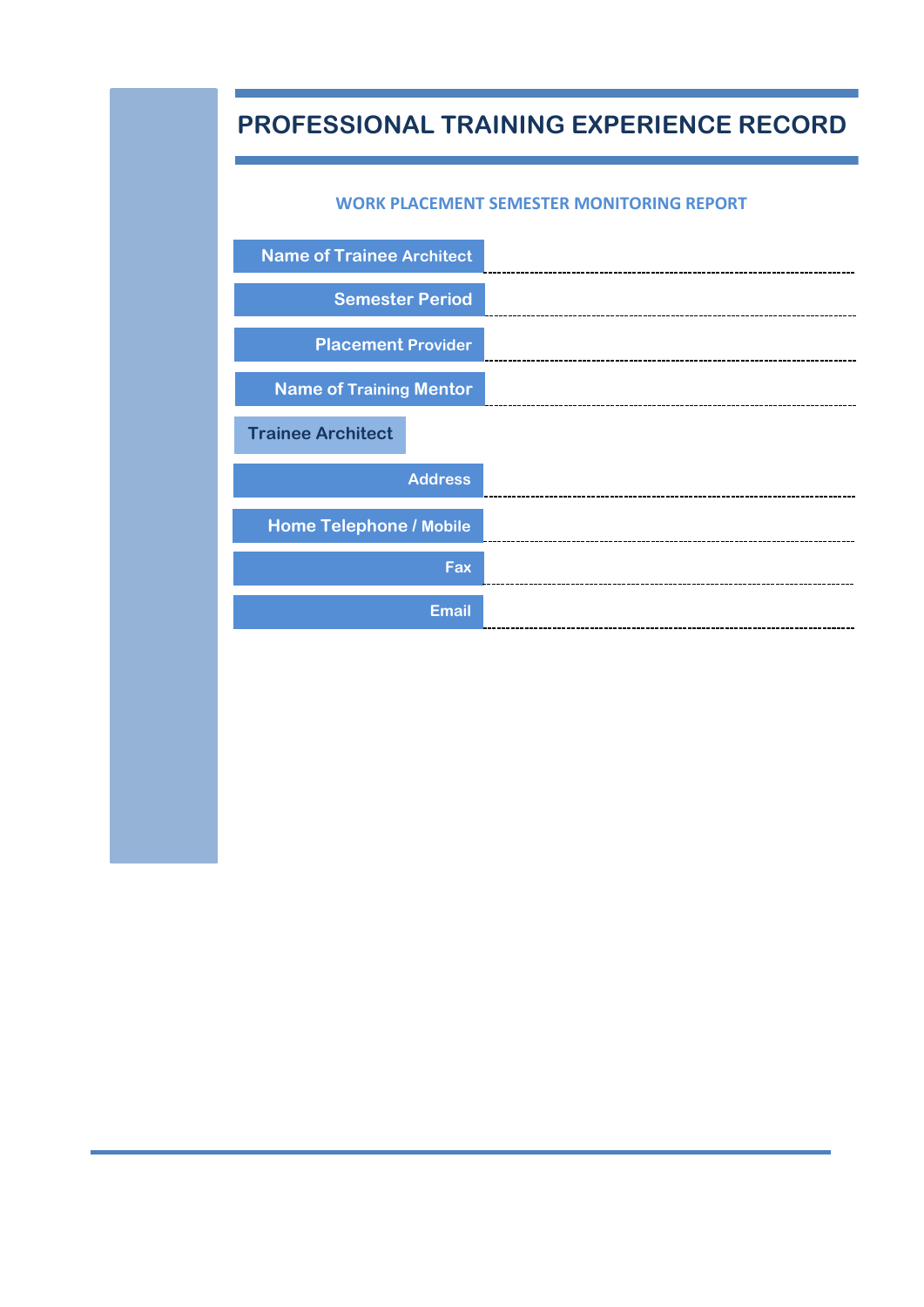| <b>PROJECT DETAILS</b>                                                                                                                                                      |                                        | Use a separate sheet for each project.              |  |  |  |  |  |
|-----------------------------------------------------------------------------------------------------------------------------------------------------------------------------|----------------------------------------|-----------------------------------------------------|--|--|--|--|--|
|                                                                                                                                                                             |                                        | (Details about works stages are hereafter attached) |  |  |  |  |  |
| <b>Project Name</b>                                                                                                                                                         |                                        |                                                     |  |  |  |  |  |
| <b>Total Working Hrs</b>                                                                                                                                                    |                                        |                                                     |  |  |  |  |  |
| PARTICIPANT : __________ Hours<br>: <u>. Hours</u><br><b>OBSERVER</b>                                                                                                       |                                        |                                                     |  |  |  |  |  |
| <b>Personal Commentary</b>                                                                                                                                                  |                                        |                                                     |  |  |  |  |  |
|                                                                                                                                                                             |                                        |                                                     |  |  |  |  |  |
|                                                                                                                                                                             |                                        |                                                     |  |  |  |  |  |
|                                                                                                                                                                             |                                        |                                                     |  |  |  |  |  |
|                                                                                                                                                                             |                                        |                                                     |  |  |  |  |  |
|                                                                                                                                                                             |                                        |                                                     |  |  |  |  |  |
| <b>Aims for next semester</b>                                                                                                                                               |                                        |                                                     |  |  |  |  |  |
|                                                                                                                                                                             |                                        |                                                     |  |  |  |  |  |
|                                                                                                                                                                             |                                        |                                                     |  |  |  |  |  |
| <b>Skills required to achieving aims</b>                                                                                                                                    |                                        |                                                     |  |  |  |  |  |
|                                                                                                                                                                             |                                        |                                                     |  |  |  |  |  |
|                                                                                                                                                                             |                                        |                                                     |  |  |  |  |  |
|                                                                                                                                                                             |                                        |                                                     |  |  |  |  |  |
|                                                                                                                                                                             |                                        |                                                     |  |  |  |  |  |
|                                                                                                                                                                             |                                        |                                                     |  |  |  |  |  |
|                                                                                                                                                                             | <b>Trainee Architect's Declaration</b> |                                                     |  |  |  |  |  |
| I declare that I have worked in the above office for the said Training Period and that the project details<br>given and my involvement in the respective projects are true. |                                        |                                                     |  |  |  |  |  |
|                                                                                                                                                                             |                                        | Date:  /  /                                         |  |  |  |  |  |
|                                                                                                                                                                             |                                        |                                                     |  |  |  |  |  |
|                                                                                                                                                                             |                                        |                                                     |  |  |  |  |  |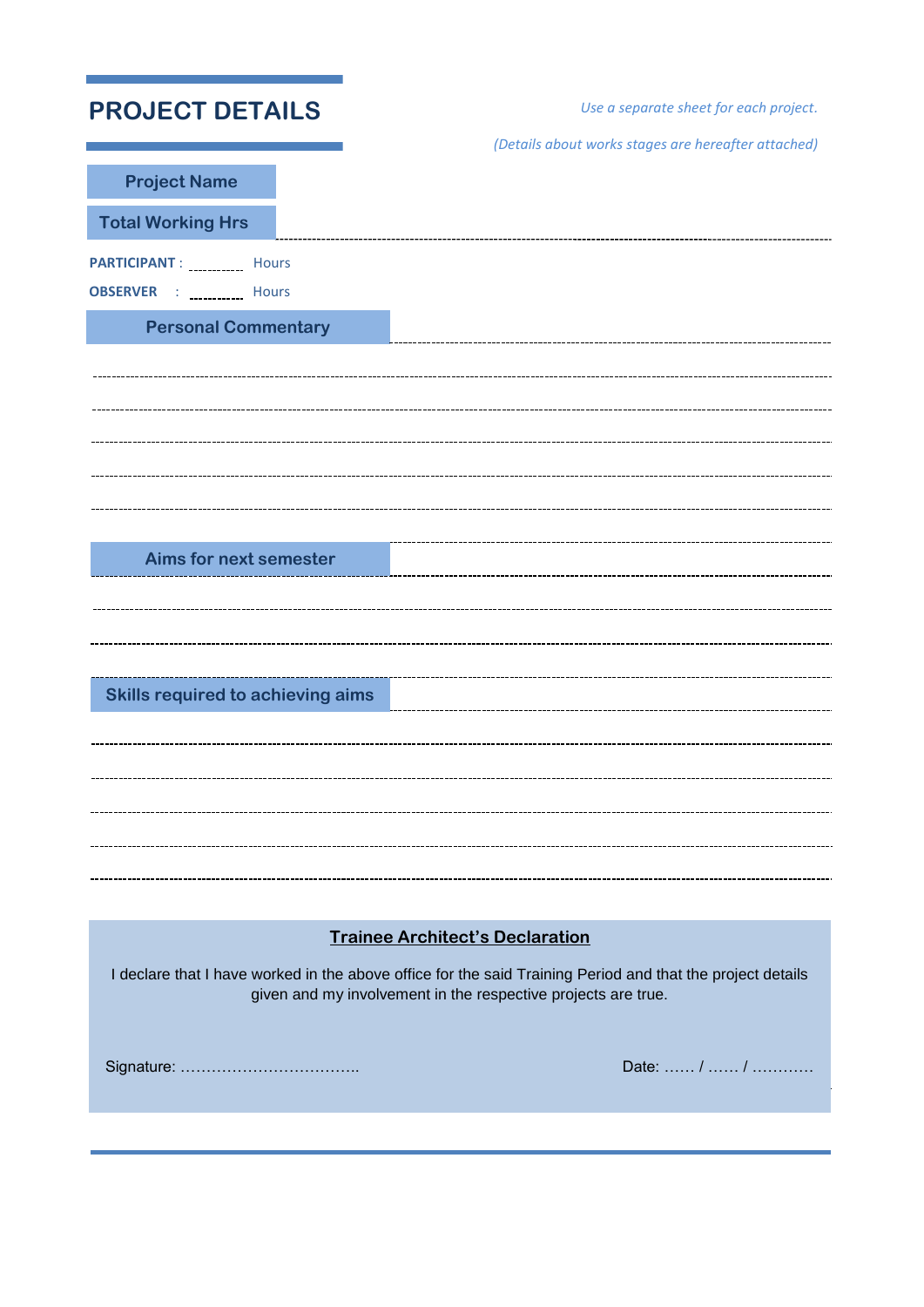| <b>PROJECT DETAILS</b>          |                                        |
|---------------------------------|----------------------------------------|
| <b>Project Name</b>             | Use a separate sheet for each project. |
|                                 |                                        |
| <b>Client</b>                   |                                        |
| <b>Project Brief</b>            |                                        |
|                                 |                                        |
|                                 |                                        |
| <b>Nature / Category</b>        |                                        |
| <b>Services Provided</b>        |                                        |
| <b>Project Architect / Team</b> |                                        |
| <b>Consultant (s)</b>           |                                        |
| <b>Contractor</b>               |                                        |
| <b>Project Value (MUR)</b>      |                                        |
|                                 |                                        |
| <b>Current Stage</b>            |                                        |
| <b>Additional Info</b>          |                                        |
|                                 |                                        |
|                                 |                                        |
| <b>Task Description</b>         |                                        |
|                                 |                                        |
|                                 |                                        |
|                                 |                                        |
|                                 |                                        |
|                                 |                                        |
|                                 |                                        |
|                                 |                                        |
|                                 |                                        |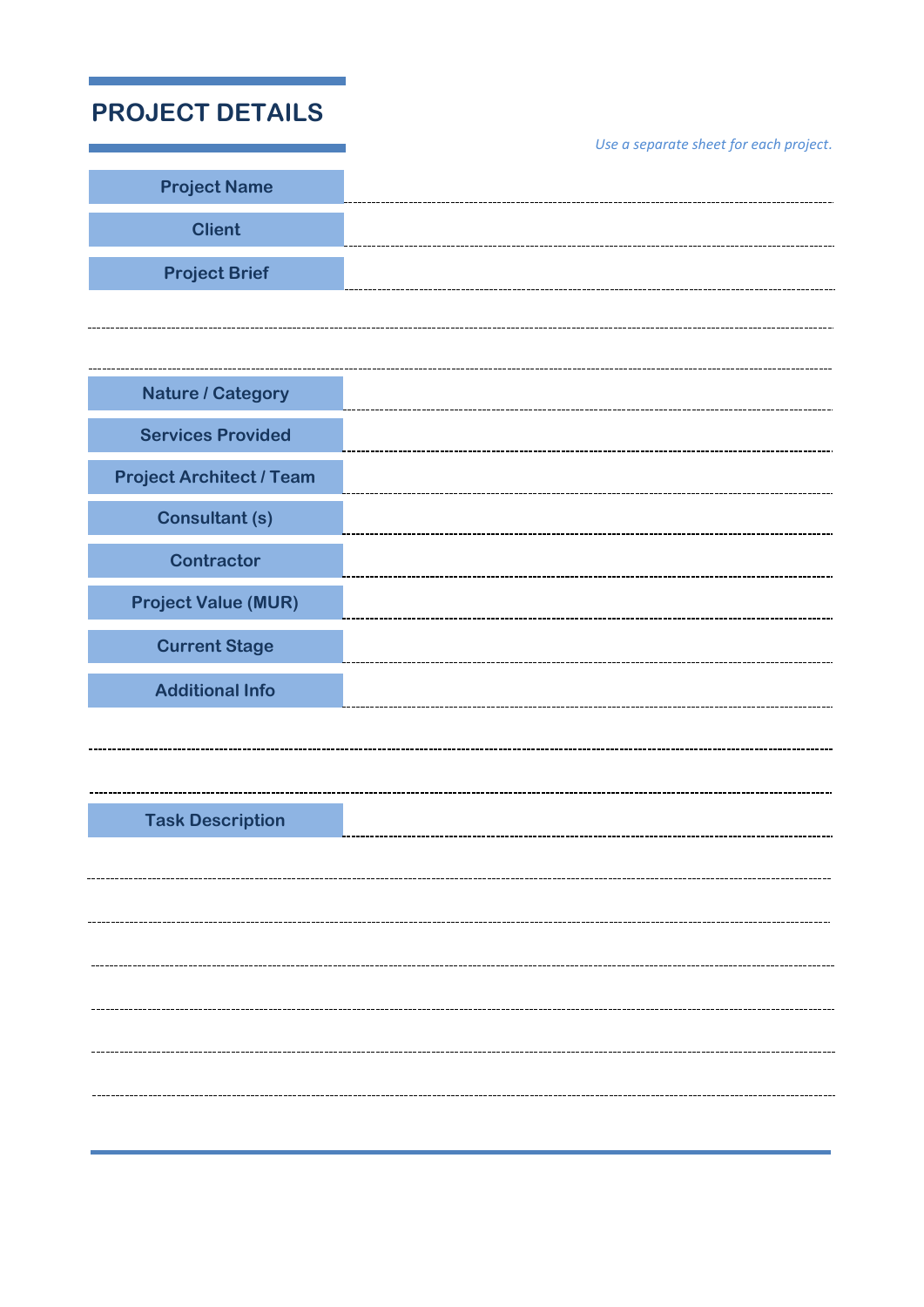# **WORK STAGES – OBSERVER / PARTICIPANT**

|                                        | <b>OBSERVER</b><br>(hrs) | <b>PARTICIPANT</b><br>(hrs) | <b>TOTAL</b><br>(hrs) |  |
|----------------------------------------|--------------------------|-----------------------------|-----------------------|--|
| A. Appraisal                           |                          |                             |                       |  |
| <b>B.</b> Design Brief                 |                          |                             |                       |  |
| C. Concept                             |                          |                             |                       |  |
| D. Design Development                  |                          |                             |                       |  |
| E. Technical Design                    |                          |                             |                       |  |
| F. Application for statutory approvals |                          |                             |                       |  |
| <b>G.</b> Production information       |                          |                             |                       |  |
| H. Tender Documentation                |                          |                             |                       |  |
| <b>Tender Action</b><br>ı.             |                          |                             |                       |  |
| Mobilisation<br>J.                     |                          |                             |                       |  |
| K. Construction to Taking Over         |                          |                             |                       |  |
| L. Post Taking Over                    |                          |                             |                       |  |
| <b>TOTAL HOURS</b>                     |                          |                             |                       |  |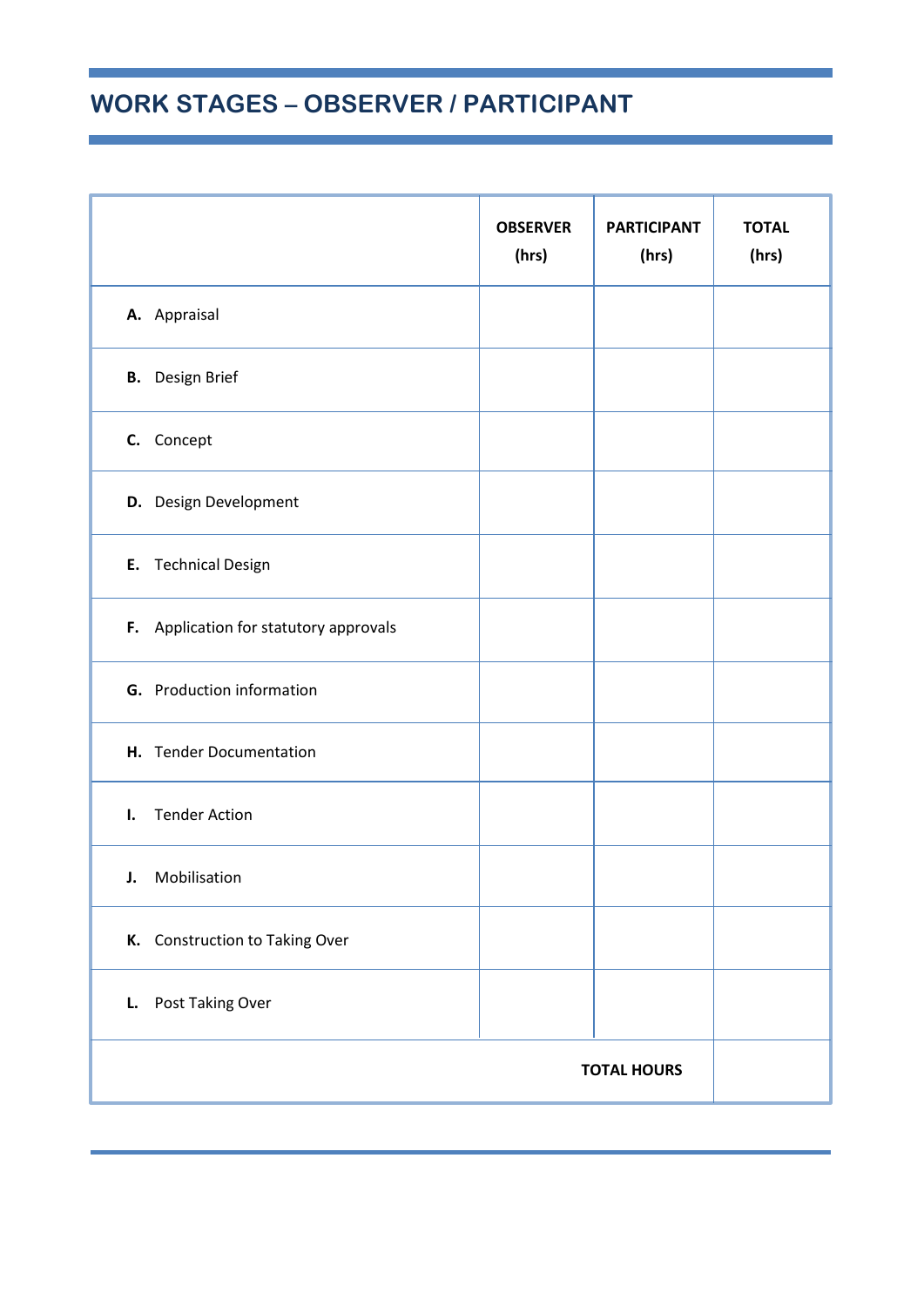## **TRAINING MENTOR SHEET 1**

*Sheet to be filled by Training Mentor (TM) at start of training semester and submitted to PAC.* 

I, the undersigned, undertakes to provide professional training to the trainee Architect ……………………………………………………….……….. during semester ….…/….…/…………… to ….…/….…/………….. on the stages ticked below:

|    |               | <b>INCEPTION</b>                                                                     |
|----|---------------|--------------------------------------------------------------------------------------|
|    | - 1           | <b>DESIGN BRIEF</b>                                                                  |
|    | П             | <b>CONCEPT</b>                                                                       |
|    | П             | <b>DESIGN DEVELOPMENT</b>                                                            |
|    | 0             | <b>TECHNICAL DESIGN</b>                                                              |
|    | П             | <b>STATUTORY APPROVALS</b>                                                           |
|    | П             | PRODUCTION INFORMATION                                                               |
|    | П             | <b>TENDER DOCUMENTATION</b>                                                          |
|    | П             | <b>TENDER ACTION</b>                                                                 |
|    | $\mathcal{L}$ | <b>MOBILISATION</b>                                                                  |
|    | - 1           | <b>CONSTRUCTION</b>                                                                  |
|    | П.            | <b>POST TAKING OVER</b>                                                              |
|    |               | Hereunder is a tentative list of projects the Trainee Architect will be involved in: |
|    |               |                                                                                      |
| 2. |               |                                                                                      |
| 3. |               |                                                                                      |
| 4. |               |                                                                                      |
| 5. |               |                                                                                      |
|    |               |                                                                                      |

**TRAINING MENTOR NAME**: ………………………………………………… **SIGNATURE:** ……………………………………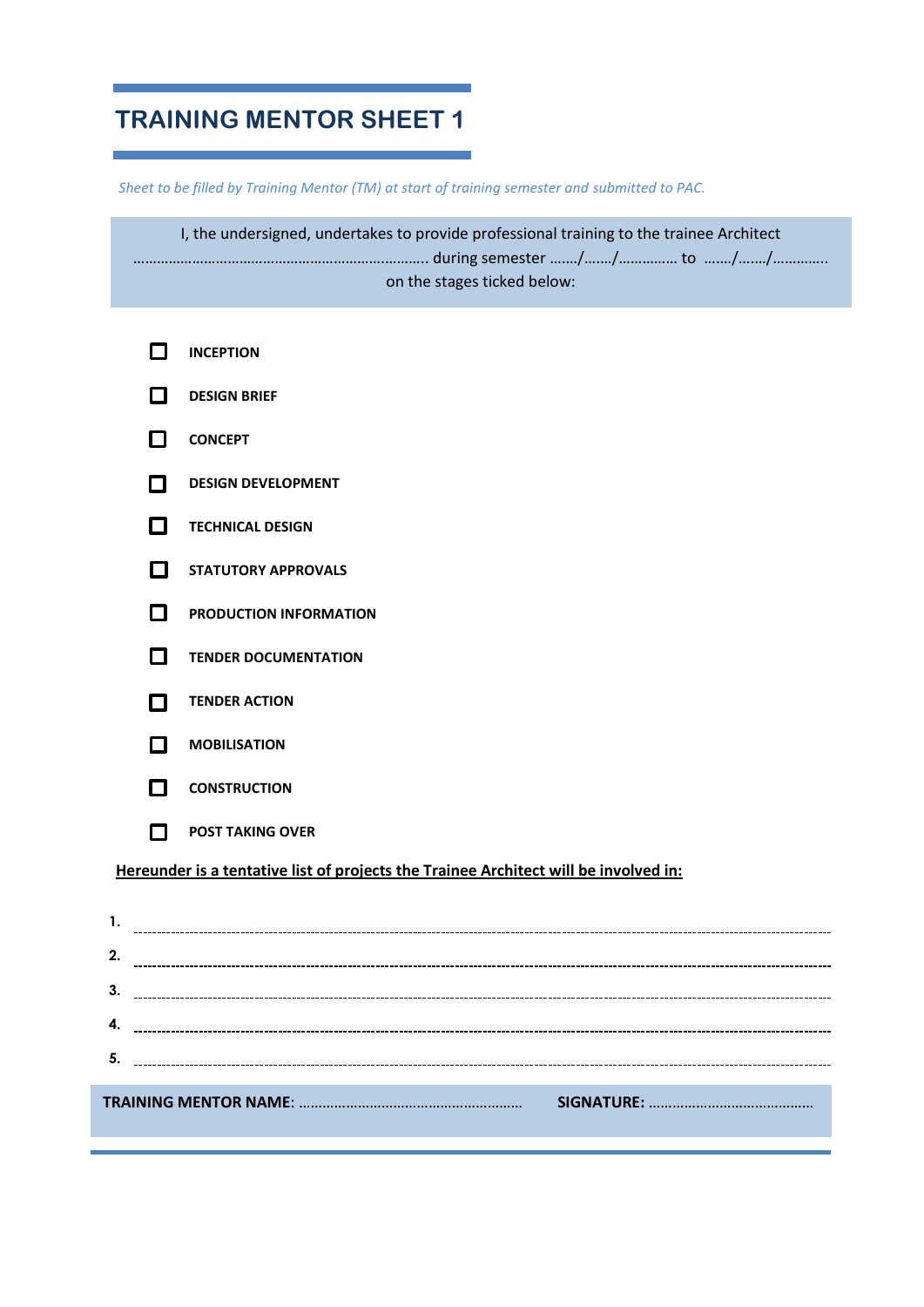## **TRAINING MENTOR SHEET 2**

*Sheet to be filled by Training Mentor (TM) at completion of training semester and submitted to PAC.* 

I, the undersigned, undertakes to provide professional training to the trainee Architect ……………………………………………………….……….. during semester ….…/….…/…………… to ….…/….…/………….. on the stages ticked below:

|                             | Project 1 | Project 2                | Project 3 | Project 4 | Project 5 |  |
|-----------------------------|-----------|--------------------------|-----------|-----------|-----------|--|
| <b>INCEPTION</b>            | $\Box$    | □                        | ◘         | □         | □         |  |
| <b>DESIGN BRIEF</b>         | □         | $\overline{\phantom{a}}$ | □         | □         | □         |  |
| <b>CONCEPT</b>              | □         | $\Box$                   | □         | $\Box$    | □         |  |
| <b>DESIGN DEVELOPMENT</b>   | □         | $\Box$                   | □         | □         | □         |  |
| <b>TECHNICAL DESIGN</b>     | $\Box$    | □                        | $\Box$    | □         | $\Box$    |  |
| <b>STATUTORY APPROVALS</b>  | $\Box$    | □                        | $\Box$    | П         | П         |  |
| PRODUCTION INFORMATION      | П         | П                        | $\Box$    | □         | П         |  |
| <b>TENDER DOCUMENTATION</b> | $\Box$    | □                        | □         | □         | $\Box$    |  |
| <b>TENDER ACTION</b>        | О         | □                        | $\Box$    | □         | □         |  |
| <b>MOBILISATION</b>         | □         | $\Box$                   | $\Box$    | □         | □         |  |
| <b>CONSTRUCTION</b>         | $\Box$    | □                        | $\Box$    | □         | □         |  |
| POST PRACTICAL COMPLETION   | П         | П                        | □         | □         | □         |  |
| Project 1                   |           |                          |           |           |           |  |
| Project 2                   |           |                          |           |           |           |  |
| Project 3                   |           |                          |           |           |           |  |
| Project 4                   |           |                          |           |           |           |  |
| Project 5                   |           |                          |           |           |           |  |
|                             |           |                          |           |           |           |  |